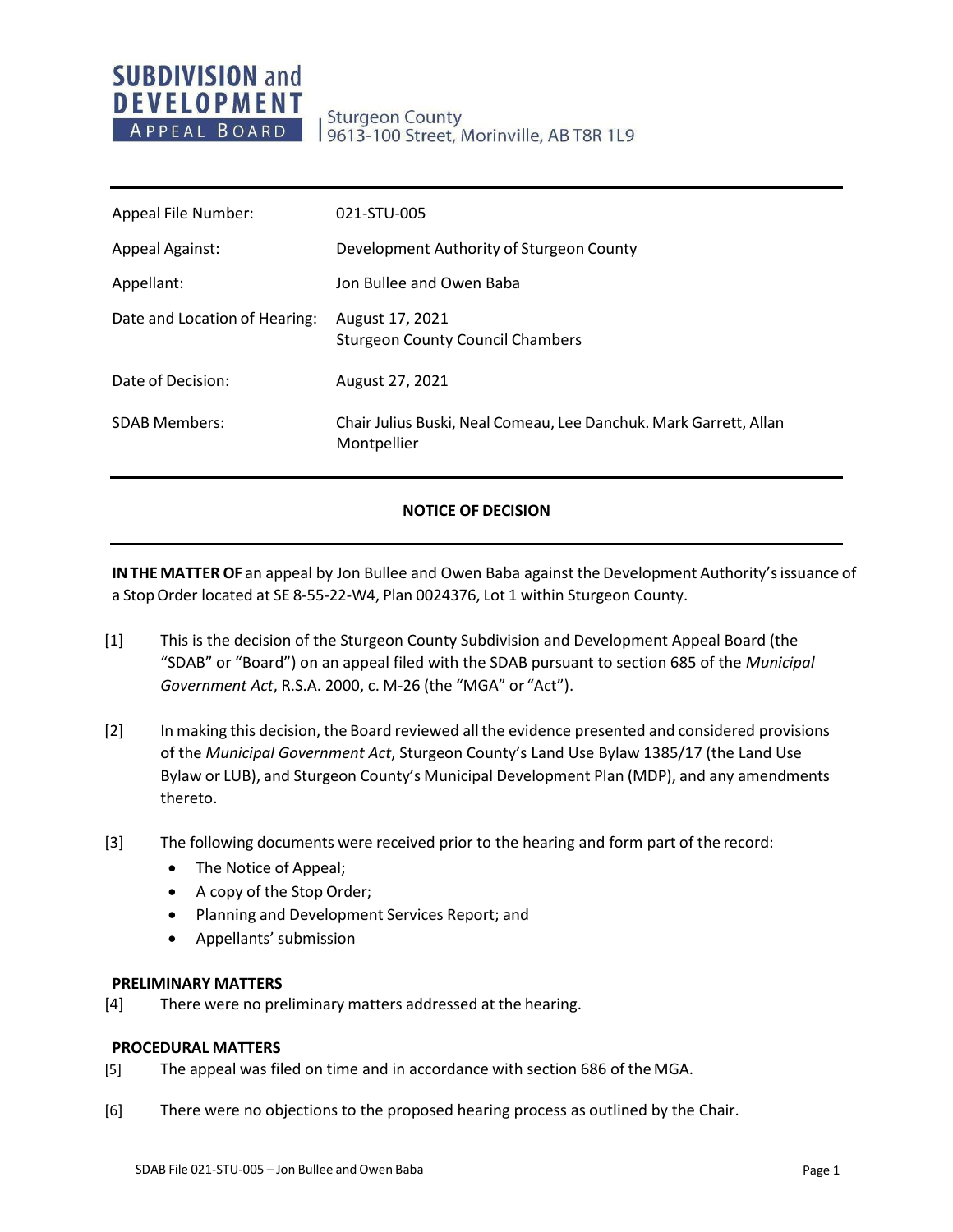**Sturgeon County** 9613-100 Street, Morinville, AB T8R 1L9

- [7] There were no objections to the composition of the Board hearing the appeal.
- [8] The Board is satisfied that it has jurisdiction to deal with this matter.

#### **ISSUE**

- [9] The Appellants raised the following grounds of appeal:
	- The Appellants have a limited season and would like to be able to finish the 2021 season with the last event taking place by the end of September 2021.

#### **RECOMMENDATION OF THE DEVELOPMENT AUTHORITY**

Tyler McNab, representative for the Development Authority, provided a presentation which outlined the Development Authority's issuance of the Stop Order:

- [10] Stratotech Park is considered a *Recreation, outdoor motorized vehicle facility* as per Part 18 of the Land Use Bylaw which is defined as *a facility for vehicular or motorized sports activities or both conducted outdoors. This includes but is not limited to sport recreation facilities such as off highway vehicle and motor vehicle race courses and boating facilities.*
- [11] Stratotech Park, as a *Recreation, outdoor motorized vehicle facility,* is neither a permitted nor a discretionary use within the "I4 – Medium Industrial Serviced" district.
- [12] In March 2004, Development Permit 305305-03-D0347 was approved by the Subdivision and Development Appeal Board (File # 004-STU-005) adjusting the use to a *Motorsports Park.* Anecdotal evidence suggested the track continued operating until 2012; however, since 2012, the track appears to have been unused until operations restarted in 2020.
- [13] In June 2021, an incident of a vehicle leaving the track and colliding with a fence and entering the highway right-of-way was reported. This incident raised concerns regarding the safety of Stratotech Park and the liability of Sturgeon County as both the Development Authority and a partner on the road construction.
- [14] Site visits by Planning and Development Services staff were made and concerns were raised with the Appellants. Warning letters were issued in July 2021.
- [15] Part 645 of the *Municipal Government Act* authorizes Sturgeon County to issue a Stop Order when a development, land use, or use of a building is not in accordance with the Land Use Bylaw. Therefore, a Stop Order was issued July 22, 2021 which allowed for the execution of the Stop Order to commence on July 26, 2021 to allow a planned motorcycle race event to proceed before the Stop Order was applied. Safety concerns were mitigated via a Letter of Safety Attestation as well as a copy of the insurance policy. Financial liability regarding the highway construction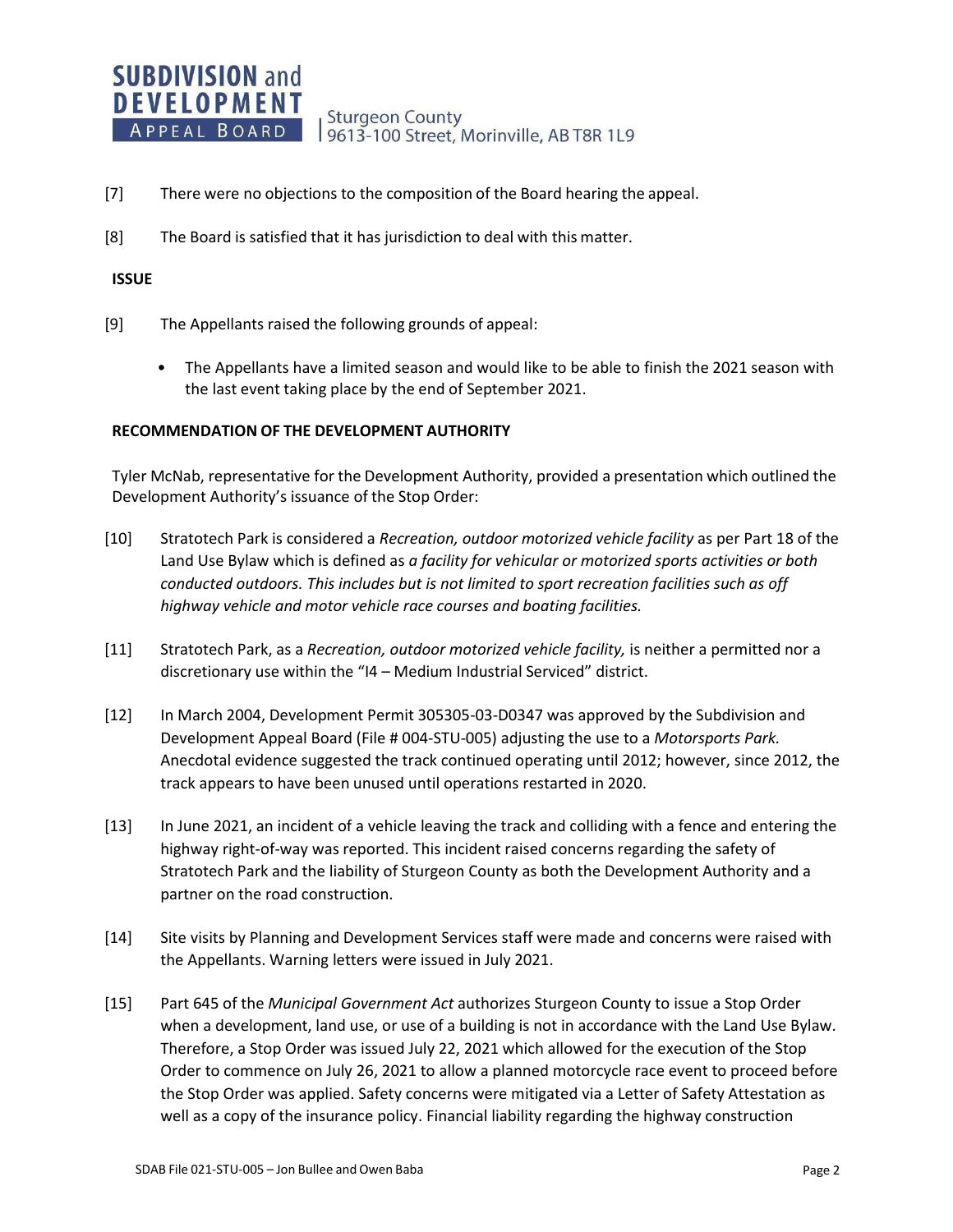project impacts were mitigated by Alberta Transportation assuming any costs for this single event only.

# **SUMMARY OF APPELLANTS' POSITION**

- [16] The Appellants stated that the racetrack did not cease operations in 2012 but had a change of ownership and the new owners were undecided if they were going to continue operations.
- [17] The Appellants did not receive any correspondence from the County of any Bylaw amendments and were not aware that the development was considered non-conforming.
- [18] The Appellants would prefer an amendment to the Land Use Bylaw to change the use in specific industrial areas to allow operations to continue instead of being required to proceed with a rezoning application.
- [19] Before the Stop Order was issued, the Appellants added 12 large straw bales as an additional safety measure and have strategically placed them around the track to mitigate any future incidents.
- [20] Mr. Bullee and Mr. Baba noted themselves as experts in the field and with their combined knowledge and experience have a good understanding of what the track would need to meet safety standards.

### **DECISION**

[21] **The Board UPHOLDS the Stop Order issued by the Development Authority on July 22, 2021 and AMENDS the Stop Order to set the deadline to comply to September 30, 2021.**

# **REASONS FOR THE DECISION**

- [22] The Board finds that, although the MGA states that the Board has the authority to set aside a Stop Order, the SDAB's authority has been further defined by case law, and the Board's focus must be on whether or not the Stop Order was properly issued by the Development Authority in the first instance, and if so, whether the alleged contravention exists. The Board may uphold a Stop Order but exercise its discretion and give the recipient more time to comply with the terms of the Order.
- [23] The Appellants did not dispute that the Stop Order was properly issued or that the development is in contravention of the Land Use Bylaw. Therefore, the Board finds that the Stop Order was properly applied.
- [24] Having determined that the Stop Order was properly applied, the Board considered the timelines to comply prescribed in the Stop Order. The Board notes that the MGA creates an expectation that development matters are addressed in a timely fashion. For example, pursuant to section 686 of the MGA, the SDAB must hold an appeal hearing within 30 days after receipt of a notice of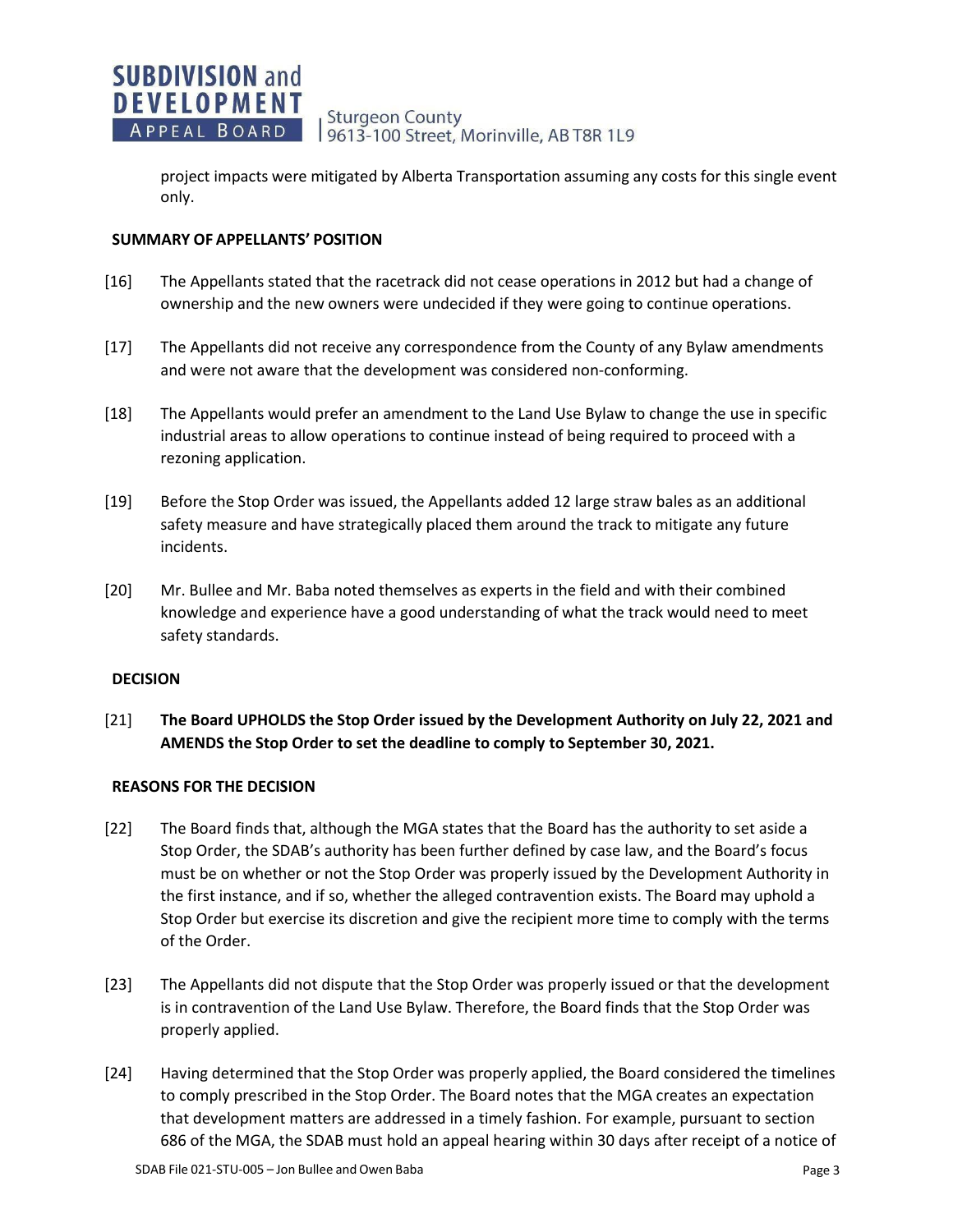#### **SUBDIVISION and DEVELOPMENT Sturgeon County** APPEAL BOARD 9613-100 Street, Morinville, AB T8R 1L9

appeal and must issue a decision within 15 days of the hearing. With the racetrack being neither a permitted nor a discretionary use in the I4 – Medium Industrial Serviced district, a rezoning application would be required. With the upcoming municipal election interrupting the usual timelines of a public hearing and decision on a rezoning application, a Council decision would likely not be rendered until November at the earliest. The Board finds that extending the deadline to comply with the Stop Order to September 30, 2021, which is the end of the 2021 racing season, meets the intent of the provincial planning and development regulations and is reasonable in that it allows the Appellants to continue their operations until a decision on their rezoning application can be rendered.

- [25] The Appellants spoke about their expertise in racetrack operations, with Mr. Baba noting that he has been involved in the construction of several racetracks and Mr. Bullee having appeared as an expert witness on racetrack operations in court proceedings in the United States. The Appellants also acknowledged short-term opportunities to improve the safety of the track and committed to making those improvements immediately. The Board is satisfied that the Appellants will seek to address safety concerns while proceeding with the required rezoning process.
- [26] The Board did not receive any submissions from neighbouring property owners or evidence from the Development Officer suggesting that the development is unduly interfering with the amenities of the neighbourhood or materially interfering or affecting the use, enjoyment, or value of neighbouring parcels of land.
- [27] For all of these reasons, the Board upholds the Stop Order issued by the Development Authority and sets the deadline to comply to September 30, 2021.

ABush

Julius Buski, Chair

*Pursuant to Section 688(1)(a) of the Municipal Government Act (MGA), an appeal of a decision of the Subdivision and Development Appeal Board lies with the Alberta Court of Appeal on a matter of law or jurisdiction. In accordance with Section 688(2)(a), if a decision is being considered, an application for* permission to appeal must be filed and served within 30 days after the issuance of the decision and, notice of *the application for permission must be provided to the Subdivision and Development Appeal Board and in accordance with Section 688(2)(b), any other personsthat the judge directs.*